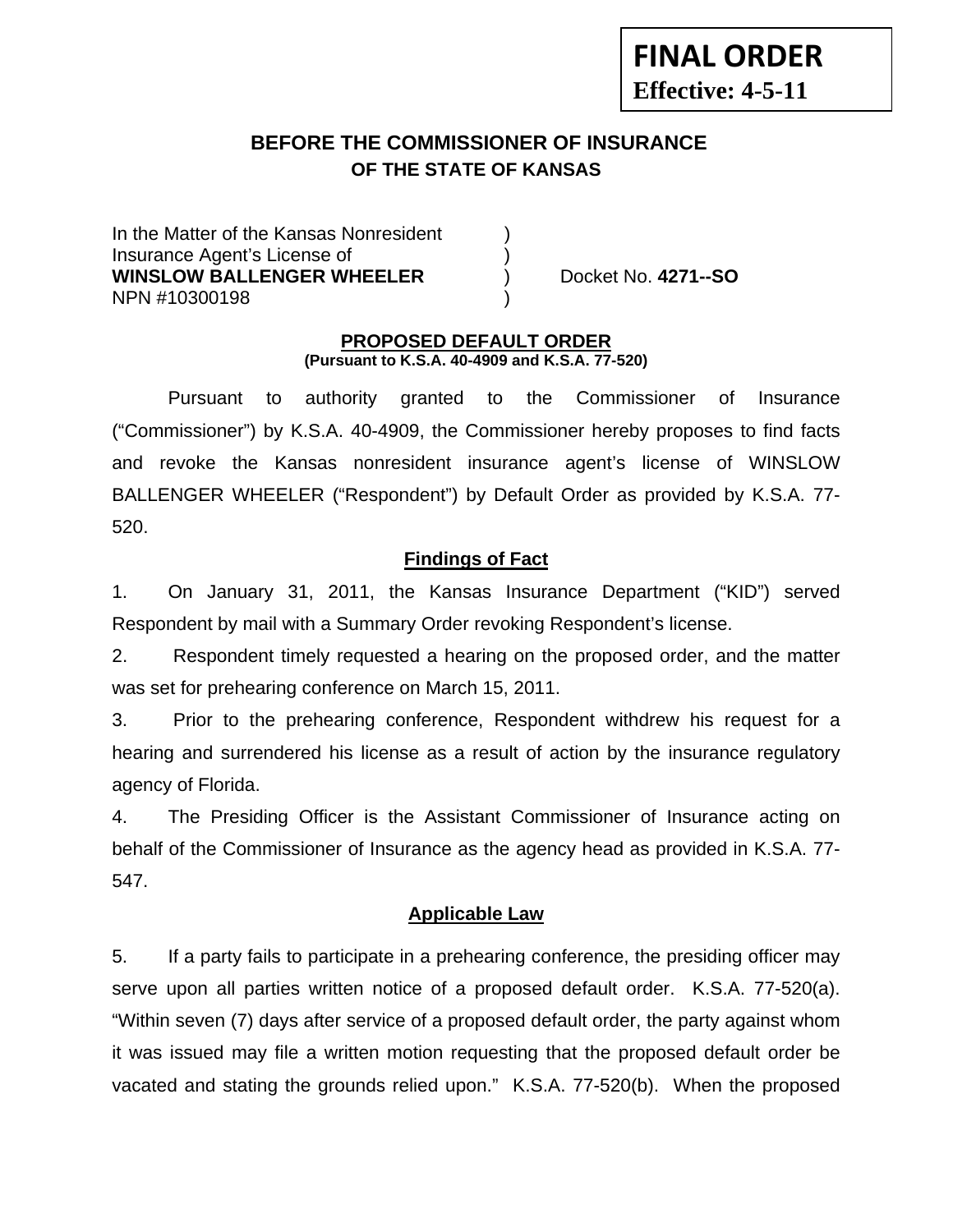default order is served by mail, three days are added to the time. K.S.A. 77-531. Unless a written motion is filed within the time allowed, the proposed default order will become effective at the expiration of the time allowed. K.S.A. 77-520(c). The proposed default order is effective upon service if not vacated. K.S.A. 77-520(d).

6. Pursuant to K.S.A. 77-526(a), the Presiding Officer, the Assistant Commissioner of Insurance acting on behalf of the Commissioner of Insurance as the agency head as provided in K.S.A. 77-547, is empowered to render a Final Order.

# **Conclusions of Law**

7. Respondent has been properly served notice of the allegations and proposed action and notice of the Prehearing Conference.

8. The Commissioner has jurisdiction over Respondent as well as the subject matter of this proceeding, and such proceeding is held in the public interest.

9. The Commissioner finds that Respondent has elected not to participate in the scheduled prehearing conference or further proceedings and a proposed default order may and should be served.

10. The Presiding Officer is empowered to render a final order.

 **IT IS THEREFORE ORDERED BY THE COMMISSIONER OF INSURANCE THAT** the Summary Order served upon Respondent on the 31<sup>st</sup> day of January 2011 is attached hereto and adopted as a FINAL ORDER effective on the  $11<sup>th</sup>$  day of March 2011, the effective date of Respondent's surrender of his Kansas nonresident insurance agent's license.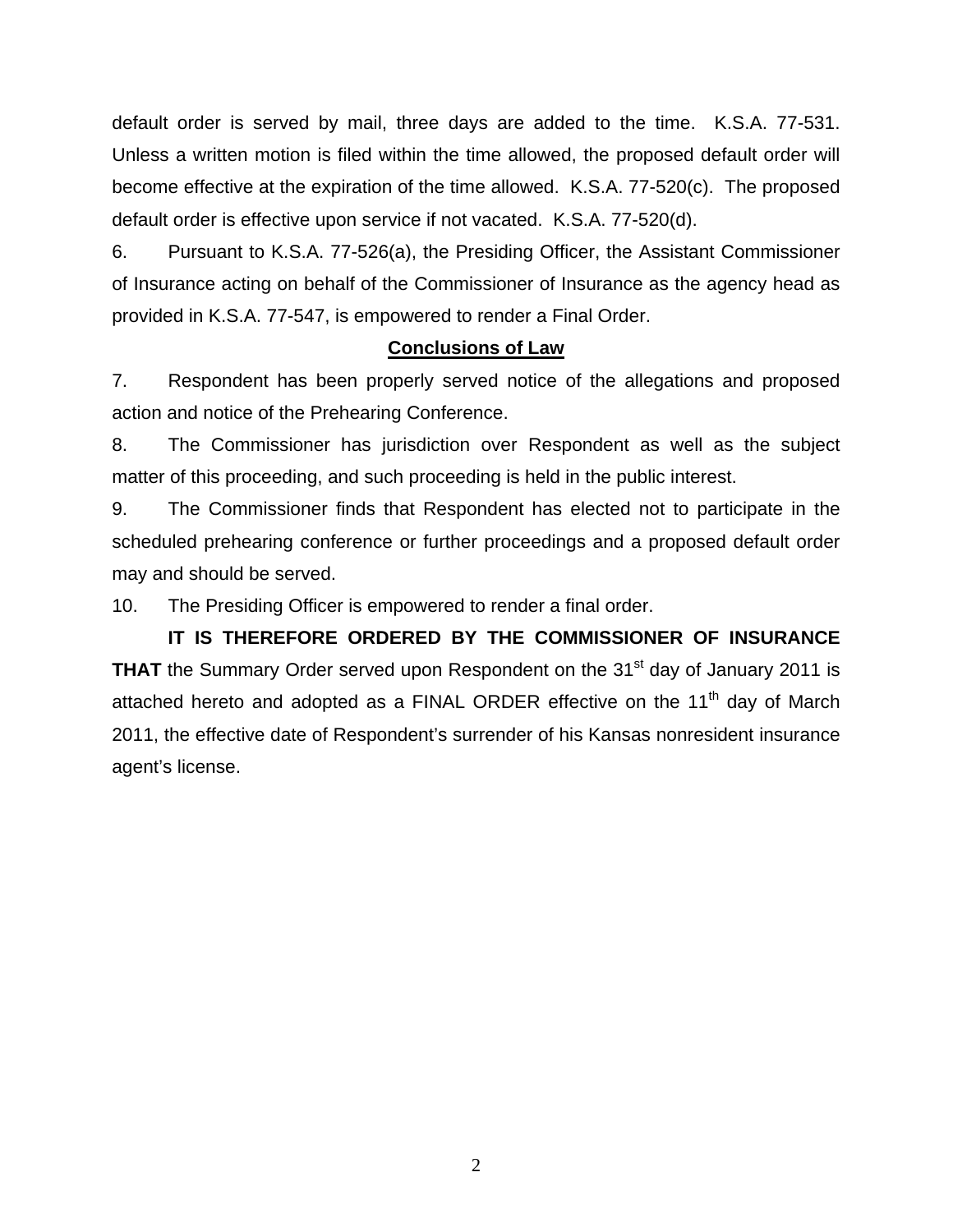# **IT IS SO ORDERED THIS \_\_24th\_\_ DAY OF MARCH 2011, IN THE CITY OF TOPEKA, COUNTY OF SHAWNEE, STATE OF KANSAS.**



 \_/s/ Robert Tomlinson\_\_\_\_\_\_\_\_\_\_\_\_\_\_ Robert M. Tomlinson Assistant Commissioner of Insurance **Acting as Agency Head** Acting as Agency Head On behalf of the Commissioner Pursuant to K.S.A. 77-547

# **NOTICE**

In the event Respondent files a Petition for Judicial Review, pursuant to K.S.A.

77-613(e), the agency officer to be served on behalf of the Kansas Insurance

Department is

 Zachary J.C. Anshutz, General Counsel Kansas Insurance Department 420 S.W. 9<sup>th</sup> Street Topeka, Kansas 66612

## **Certificate of Service**

 The undersigned hereby certifies that he/she served a true and correct copy of the above and foregoing **Proposed Default Order** on this \_\_24th\_\_\_ day of March 2010, by causing the same to be placed in the United States Mail, first class postage prepaid, addressed to the following:

 Winslow Ballenger Wheeler 404 Ivy Ct. Saint Johns, FL 32259

> /s/ Jana L. Beethe Jana L. Beethe Legal Assistant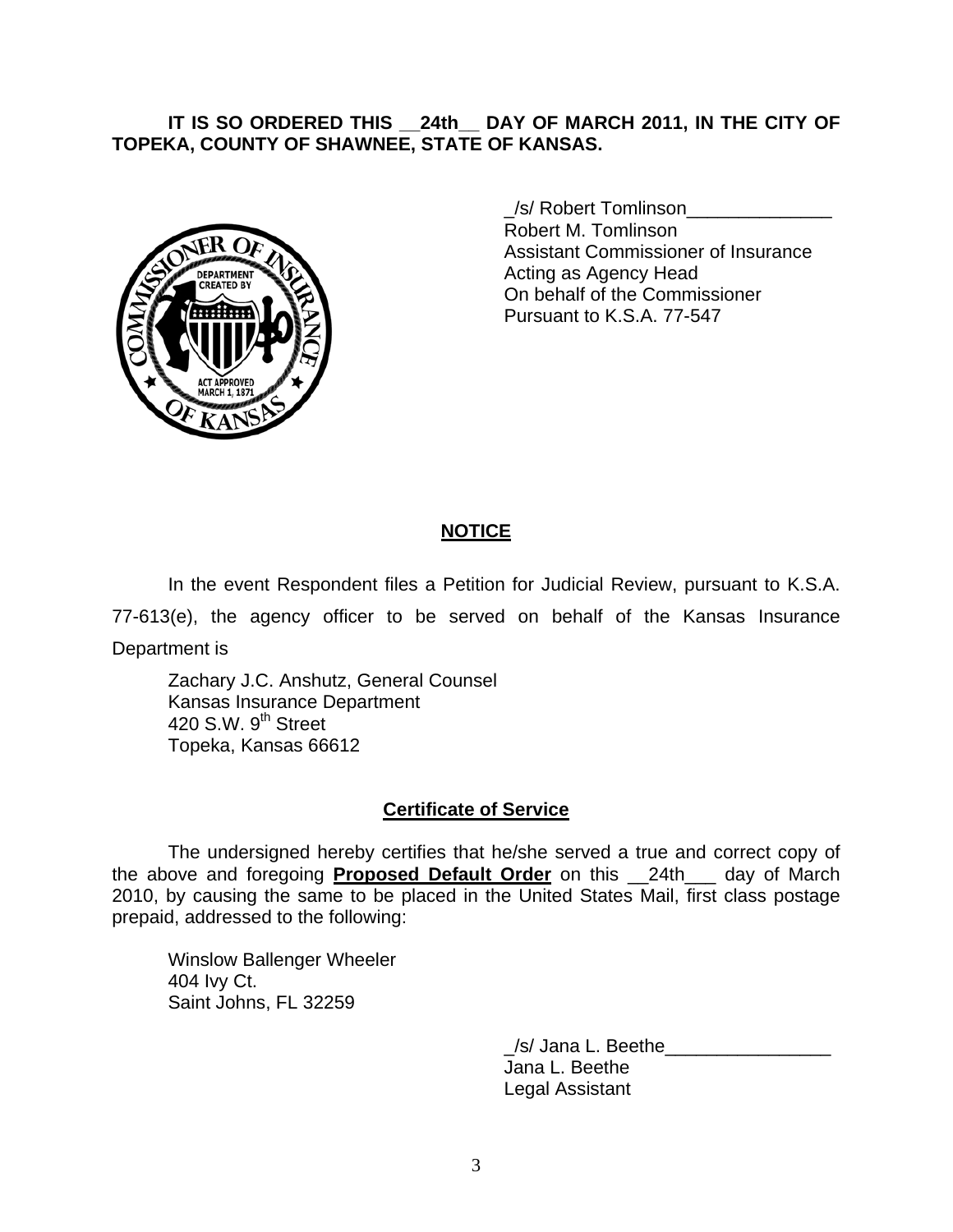# **Certificate of Service**

The undersigned hereby certifies that a true and correct copy of the above and foregoing **Final Default Order** was served by placing the same in the United States Mail, first class, postage prepaid, on this \_5th\_ day of \_\_April\_\_\_, 2011, addressed to the following:

 Winslow Ballenger Wheeler 404 Ivy Ct. Saint Johns, FL 32259

And by hand delivery to:

 Brenda J. Clary Staff Attorney Kansas Insurance Department 420 SW 9<sup>th</sup> Street Topeka, Kansas 66612

> /s/ Jana L. Beethe Jana L. Beethe Legal Assistant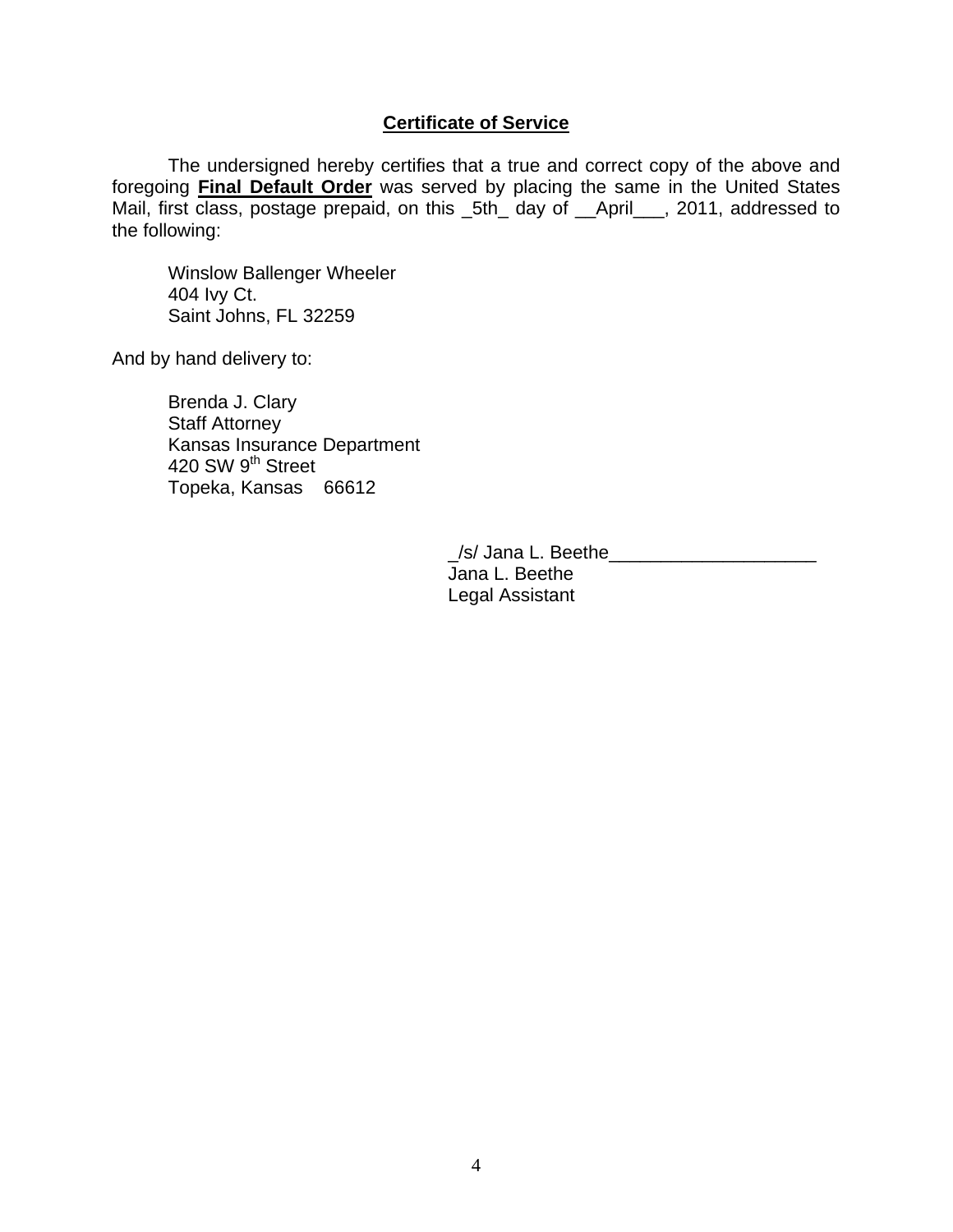# **FINAL ORDER**

**Effective: 3-11-11** 

# **BEFORE THE COMMISSIONER OF INSURANCE OF THE STATE OF KANSAS**

In the Matter of the Kansas Nonresident Insurance Agent's License of ) Docket No. **4271--SO WINSLOW BALLENGER WHEELER** ) NPN #10300198 )

## **SUMMARY ORDER (Pursuant to K.S.A. 40-4909 and K.S.A. 77-537)**

 Pursuant to authority granted to the Commissioner of Insurance ("Commissioner") by K.S.A. 40-4909, the Commissioner hereby proposes to find facts and revoke the Kansas nonresident insurance agent's license of Winslow Ballenger Wheeler ("Respondent") by way of Summary Order as provided by K.S.A. 77-537.

# **Findings of Fact**

1. Records maintained by the Kansas Insurance Department ("KID") reflect that Respondent is licensed as a nonresident agent to transact the business of insurance in Kansas and has been so licensed since June 25, 2008.

2. KID records further indicate Respondent's legal address is 404 Ivy Court, Saint Johns, Florida, and his mailing address is Selectquote Insurance Services, 595 Market St., 10<sup>th</sup> Floor, San Francisco, CA 94105.

3. Following investigation, the Commissioner has no reason to believe that protection of the public interest requires the Commissioner to give notice and opportunity to participate to anyone other than the respondent.

4. Following investigation, the Commissioner finds evidence sufficient to support the following findings of fact: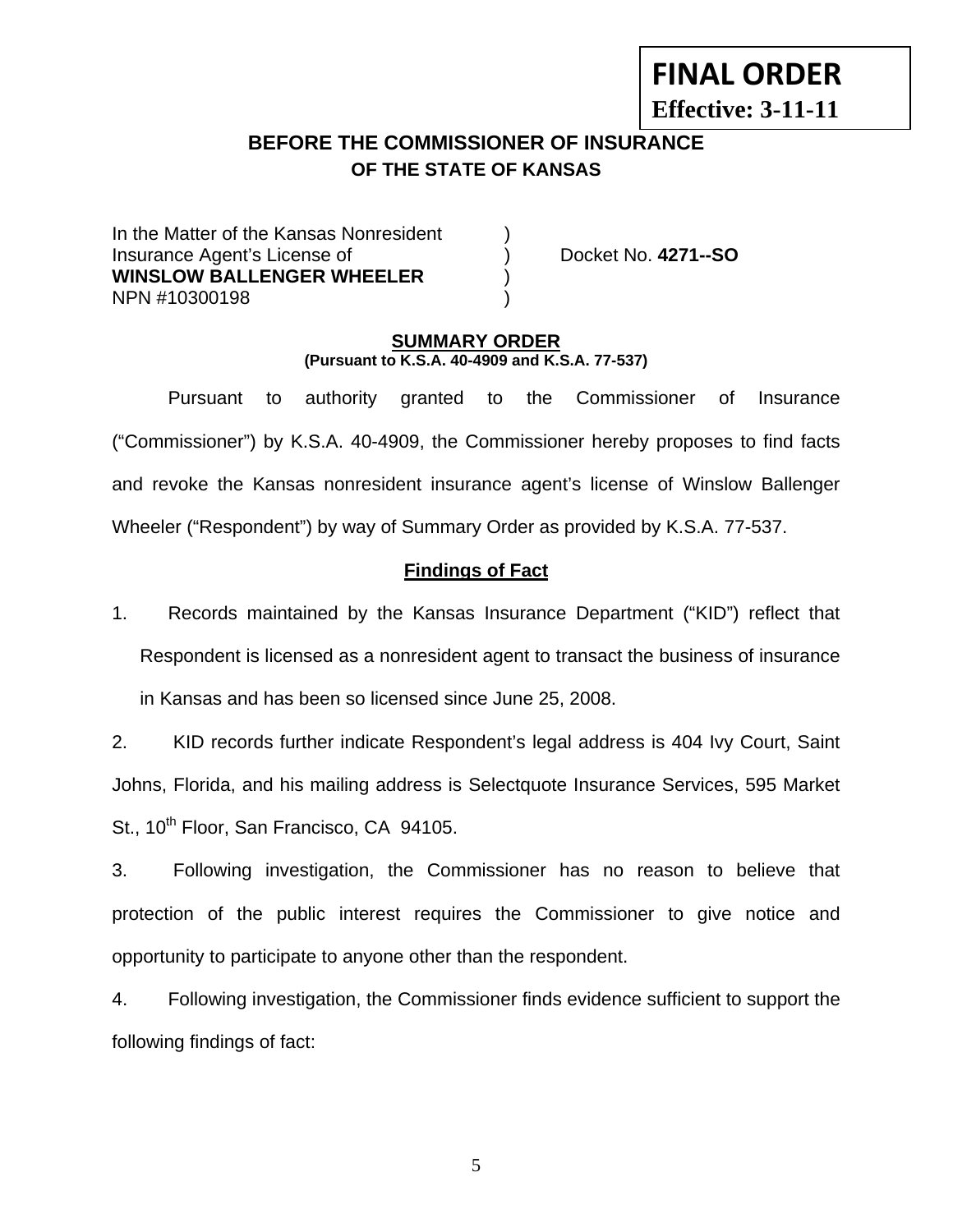5. On April 21, 2010, in Case Number 3:09-cr-310-J-34JRK, in the United States District Court for the Middle District of the State of Florida, Jacksonville Division, Respondent entered a plea of guilty to mail fraud, a felony in violation of 18 U.S.C. 1341 and 1342, pursuant to a plea agreement.

6. Respondent was indicted for his participation, while employed as a mortgage broker, in a scheme to defraud lenders.

7. On November 8, 2010, Respondent was sentenced to three years of probation, including 180 days of home detention.

8. As a term of his probation, Respondent is barred from employment related to the buying and selling of real estate.

9. Respondent was previously licensed as a nonresident insurance agent in the state of California, and that license was summarily revoked effective August 2, 2010, based on his conviction of a felony.

10. Subsequently, Respondent's insurance producer license was revoked in Vermont.

11. Respondent self-reported the conviction and both licensing actions.

12. Respondent has requested that KID defer action until his home state of Florida has acted on his application for consent, pursuant to 18 U.S.C. §1033, for consent to engage in the business of insurance, and counsel for KID had regular electronic mail ("email") communication with Respondent from October 2010 through December 2010.

13. On January 14, 2011, by email, counsel whether Florida insurance regulators had made a decision about Respondent's status.

14. To date, Respondent has not replied.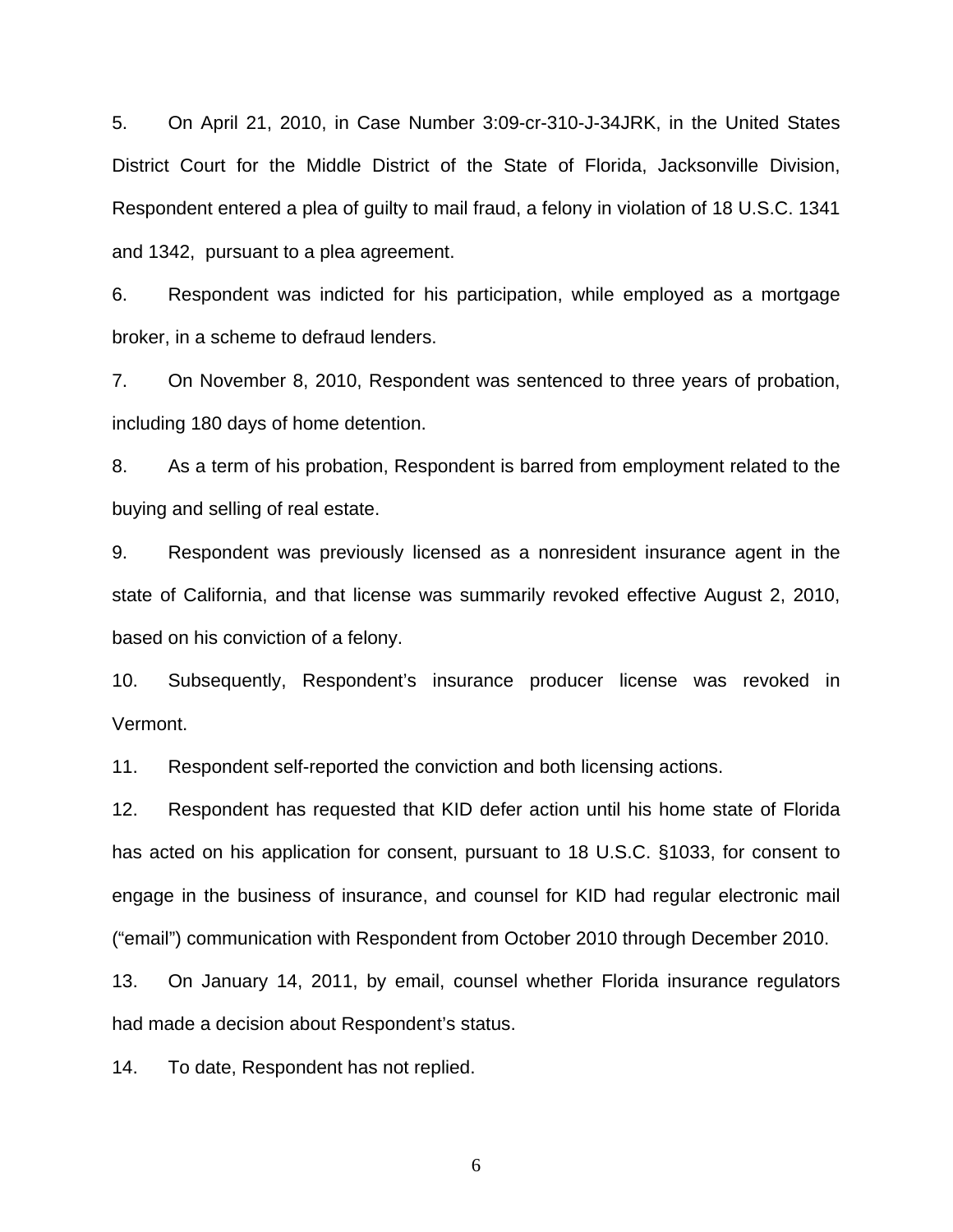#### **Applicable Law**

#### 15. K.S.A. 40-4909(a) provides, in relevant part:

"The commissioner may deny, suspend, revoke or refuse renewal of any license issued under this act if the commissioner finds that the applicant or license holder has. . .

(6) Been convicted of a misdemeanor or felony.

(8) Used any fraudulent, coercive, or dishonest practice, or demonstrated any incompetence, untrustworthiness or financial irresponsibility in the conduct of business in this state or elsewhere.

(9) Had an insurance agent license, or its equivalent, denied, suspended or revoked in any other state, district or territory." K.S.A. 40-4909(a).

16. In addition, the Commissioner may revoke any license issued under the Insurance Agents Licensing Act if the Commissioner finds that the interests of the insurer or the insurable interests of the public are not properly served under such license. K.S.A. 40-4909(b).

## **Conclusions of Law**

17. The Commissioner has jurisdiction over Respondent as well as the subject matter of this proceeding, and such proceeding is held in the public interest.

18. The Commissioner finds, based on the facts contained in paragraph 5, that Respondent's license may be revoked pursuant to K.S.A. 40-4909(a)(6) because Respondent has been convicted of a felony.

19. The Commissioner finds, based on the elements of the offense and factual basis for Respondent's plea, that Respondent's license may be revoked pursuant to K.S.A. 40-4909(a)(8) because Respondent has used a fraudulent or dishonest practice as a mortgage broker.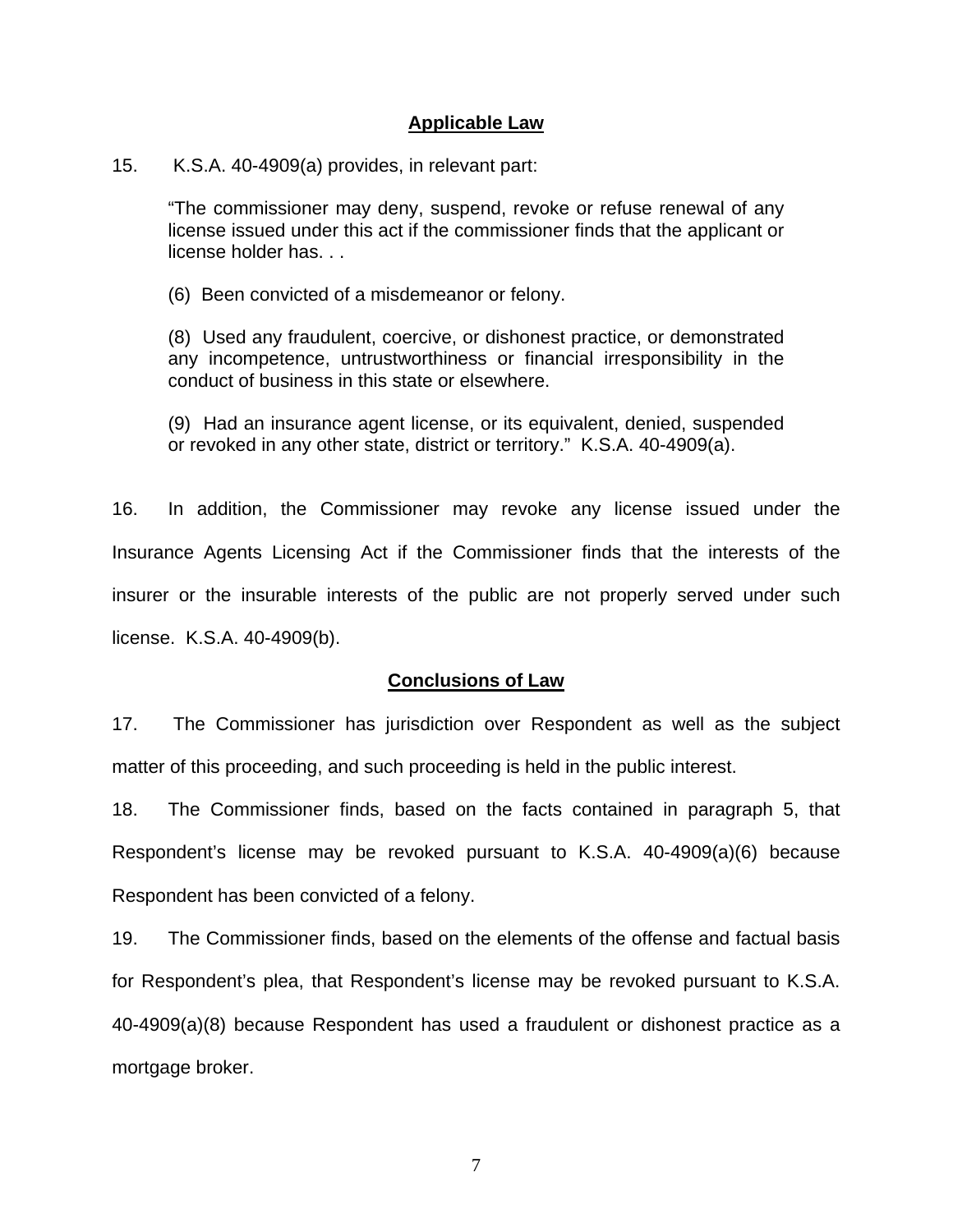20. In addition, the Commissioner finds, based on the facts contained in paragraph 9 and 10, that Respondent's license may be revoked, pursuant to K.S.A. 40-4909(a)(9) because Respondent has had insurance agent's licenses revoked in other states.

21. Based on the foregoing findings, the Commissioner concludes that sufficient grounds exist for the revocation of Respondent's insurance agent's license pursuant to K.S.A. 40-4909(a).

22. The Commissioner further concludes Respondent's license may be revoked pursuant to K.S.A. 40-4909(b) because such license is not properly serving the interests of the insurer and the insurable interests of the public.

23. Based on the facts and circumstances set forth herein, it appears that the use of summary proceedings in this matter is appropriate, in accordance with the provisions set forth in K.S.A. 77-537(a), in that the use of summary proceedings does not violate any provision of the law, the protection of the public interest does not require the KID to give notice and opportunity to participate to persons other than Respondent, and after investigation, KID believes in good faith that the allegations will be supported to the applicable standard of proof.

 **IT IS THEREFORE ORDERED BY THE COMMISSIONER OF INSURANCE THAT** the Kansas nonresident insurance agent's license of **WINSLOW BALLENGER WHEELER** is hereby **REVOKED. It is further ordered,** that **WINSLOW BALLENGER WHEELER** shall **CEASE and DESIST** from the sale, solicitation, or negotiation of insurance and/or receiving compensation deriving from the sale, solicitation, or negotiation of insurance conducted on and after the effective date of this order.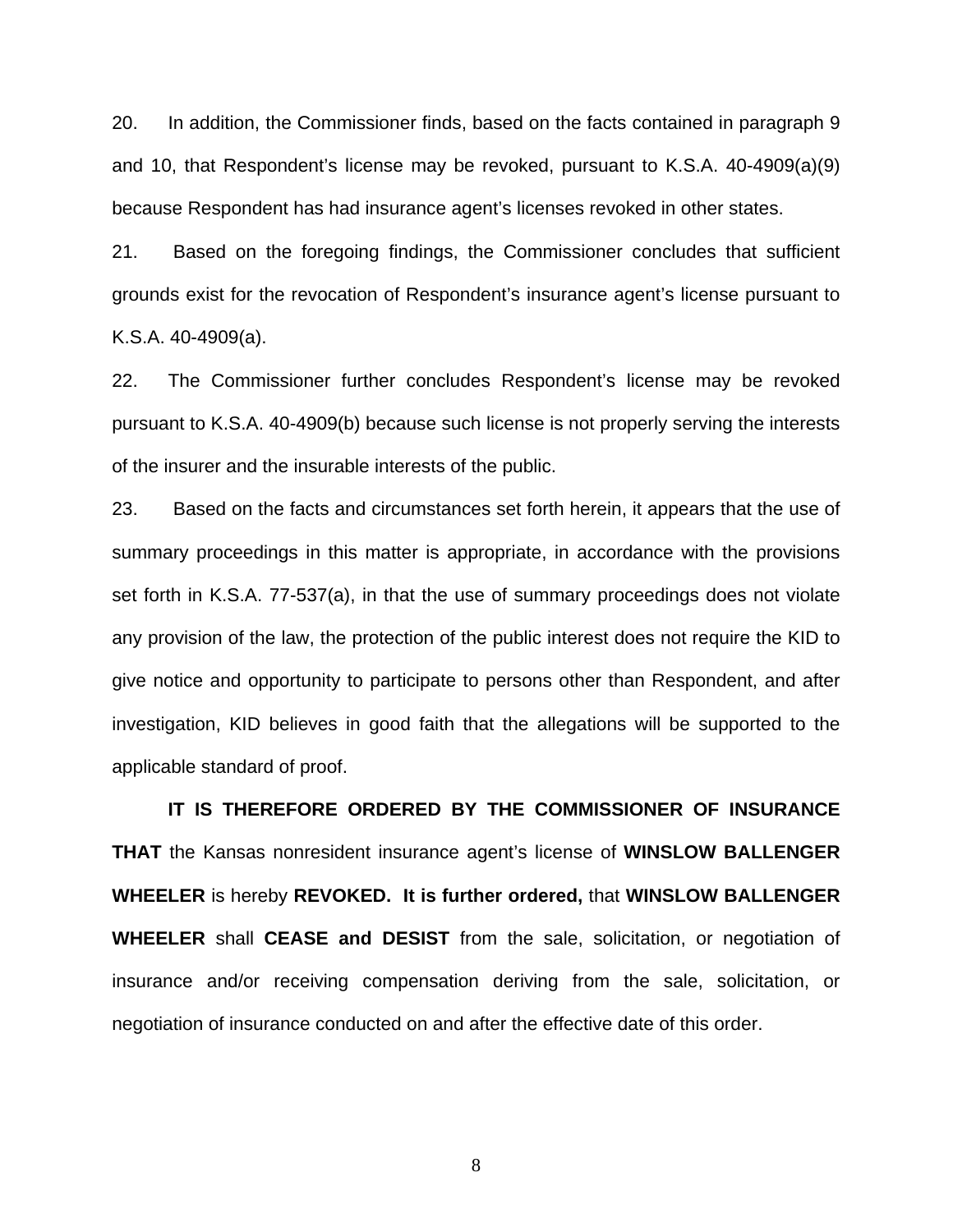# **IT IS SO ORDERED THIS \_\_31st\_\_ DAY OF JANUARY 2011, IN THE CITY OF TOPEKA, COUNTY OF SHAWNEE, STATE OF KANSAS.**



/s/ Sandy Praeger Sandy Praeger Commissioner of Insurance

 \_/s/ Zachary J.C. Anshutz\_\_\_\_\_\_\_\_\_\_ Zachary J.C. Anshutz General Counsel

# **NOTICE OF RIGHTS TO HEARING AND REVIEW**

# **Within fifteen (15) days of the date of service of this Summary Order,**

**Respondent** may submit a written request for a hearing pursuant to K.S.A. 77-537 and

K.S.A. 77-542. Any request for a hearing should be addressed to the following:

 Zachary J.C. Anshutz, General Counsel Kansas Insurance Department 420 S.W. 9<sup>th</sup> Street Topeka, Kansas 66612

If a hearing is requested, the Kansas Insurance Department will serve notice of the time and place of the hearing and information on procedures, right of representation, and other rights of parties relating to the conduct of the hearing.

**If a hearing is not requested in the time and manner stated above, this Summary Order shall become effective as a Final Order upon the expiration of time for requesting a hearing.** In the event Respondent files a Petition for Judicial Review, pursuant to K.S.A. 77-613(e), the agency officer to be served on behalf of the Kansas Insurance Department is